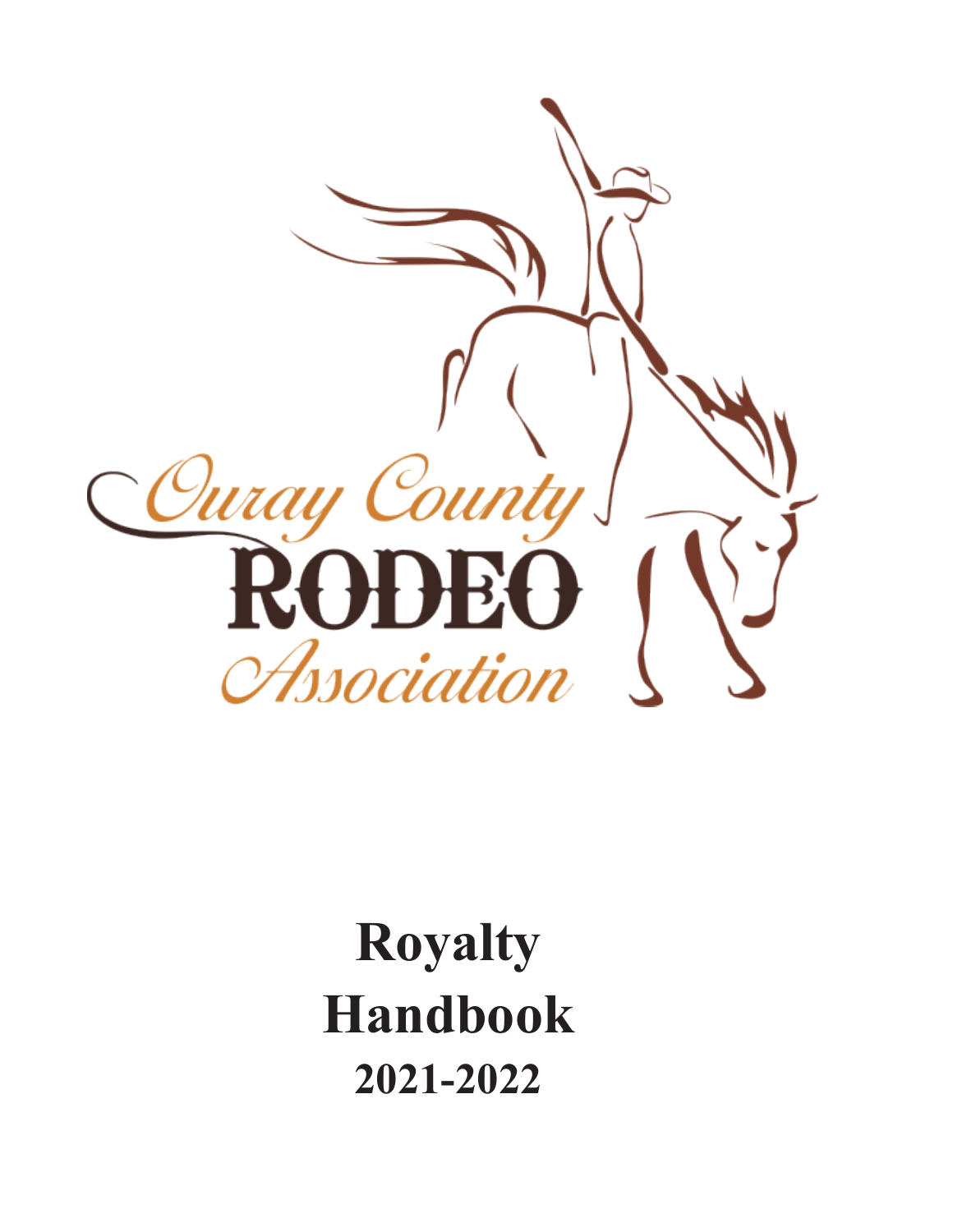## **TABLE OF CONTENTS**

## **INTRODUCTION**

**ROYALTY REQUIRMENTS**

**ROYALTY CODE OF CONDUCT** 

**FINANCIAL SUPPORT** 

**DISCIPLINARY PROCESS**

**ROYALTY TRYOUTS**

**AGREEMENT SIGNATURE PAGE** 

*The OCRA Board will annually, or otherwise if necessary, review, revise and update the Royalty Handbook. After approval of changes, all previous handbooks will be null and void.*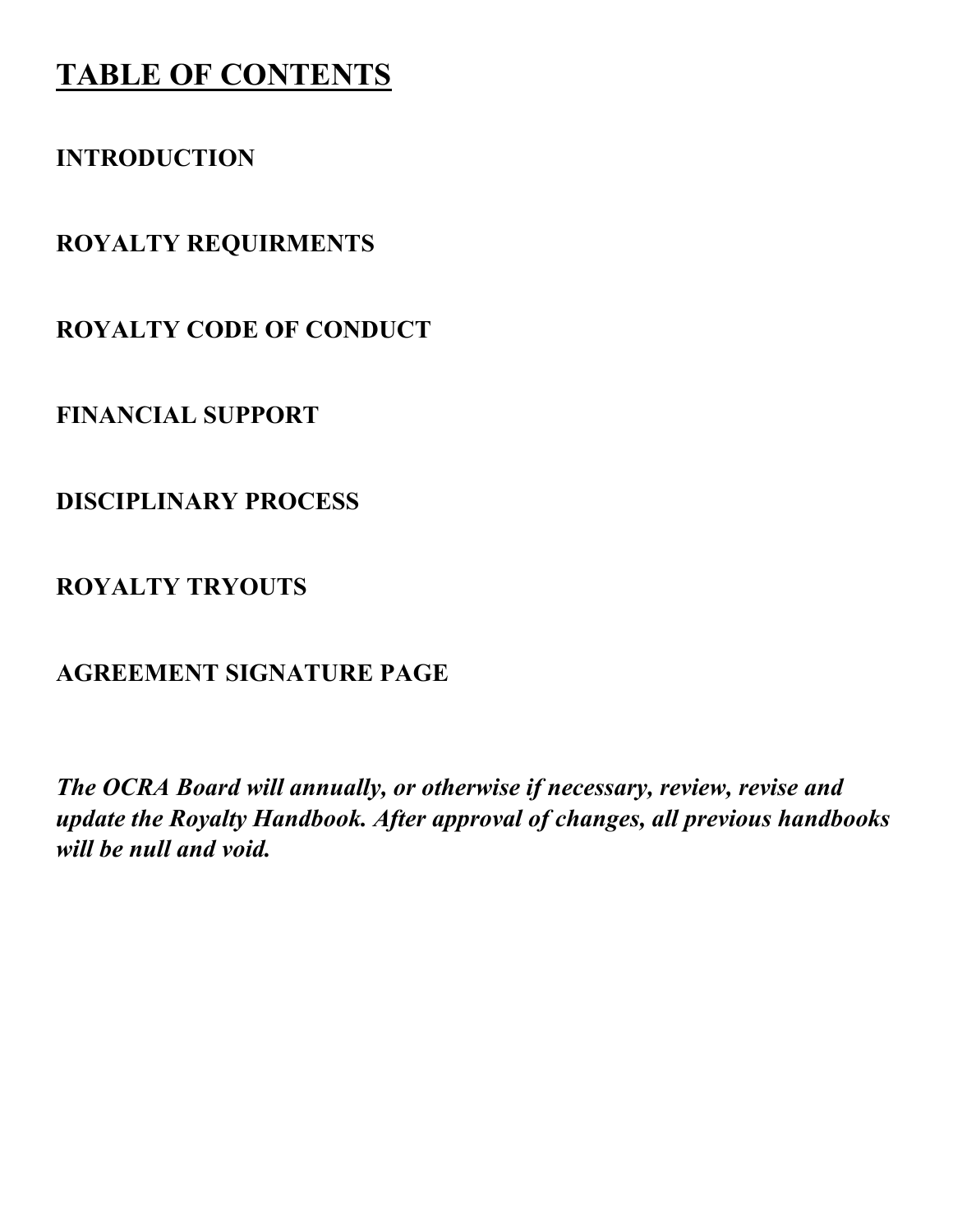#### **INTRODUCTION**

The goals of the Ouray County Rodeo Association Royalty are to provide young women in Ouray County with opportunities to develop leadership skills, to endorse the Ouray County Rodeo Association (OCRA) Rodeo, to promote the heritage of Ouray County and to celebrate the western way of life.

To hold the titles of OCRA Queen and Princess is not only an honor, but also a privilege. This handbook provides a set of guidelines for the Royalty to assist them in successfully fulfilling their roles as OCRA Royalty.

## **ROYALTY REQUIREMENTS:**

The OCRA Queen and Princess are positions with many responsibilities. Those who hold these titles must fulfill the following requirements:

- Queen contestants must be female, at least 13 years old by January 1st of the current year and must not have reached their 19<sup>th</sup> birthday as of January 1st of the current year.
- Princess contestants must be female, at least 9 years old by January 1st of the current year and must not have reached their 13<sup>th</sup> birthday as of January 1st of the current year.
- Family must be a member of the Ouray County Rodeo Association.
	- o Families may become members prior to the tryouts beginning for a membership fee of \$20
- Must positively represent Ouray County Rodeo Association at all times.
- Must conduct themselves professionally and as positive role models in all situations, public and private.
- Must have a strong commitment to the OCRA Rodeo.
- Must own/lease horse to be used during entire reign and royalty tryouts. Must furnish own tack and horse transportation.
- Must be congenial with everyone and supportive of each other at all times
- Must be single, never married, be without dependents and remain single and childless during their reign.
- Must have a deep appreciation for the western way of life.
- Must adhere to the responsibilities, requirements and conduct included in this handbook.
- Must not be rodeo royalty of another county during the term of this reign. May not compete for "Queen" or "Princess" if they served as that position the previous year. Any "Attendant" position may tryout the following year. Any questions concerning eligibility shall be decided by the Ouray County Rodeo Association and not subject to appeal.
- Be available for all required attended events deemed by the OCRA board. An unexcused absence from required events will result in disciplinary action.
- The reign of the Royalty will start at the Ouray County Labor Day Rodeo in September and end the following year at the Labor Day Rodeo.
- The Queen and Princess will introduce themselves to the OCRA Board at the first Board meeting immediately following the coronation.

## **ROYALTY PARENTS/GUARDIANS**

The parents or guardians of the applicant shall also sign the application for Royalty if she is under the age of 18 to ensure their knowledge of the expectations of the position. Parents or guardians provide essential guidance as members of the support team; however, the intent of the program is to provide the Royalty with opportunities to develop their decision-making and leadership qualities. We appreciate parents supporting their youth in royalty positions!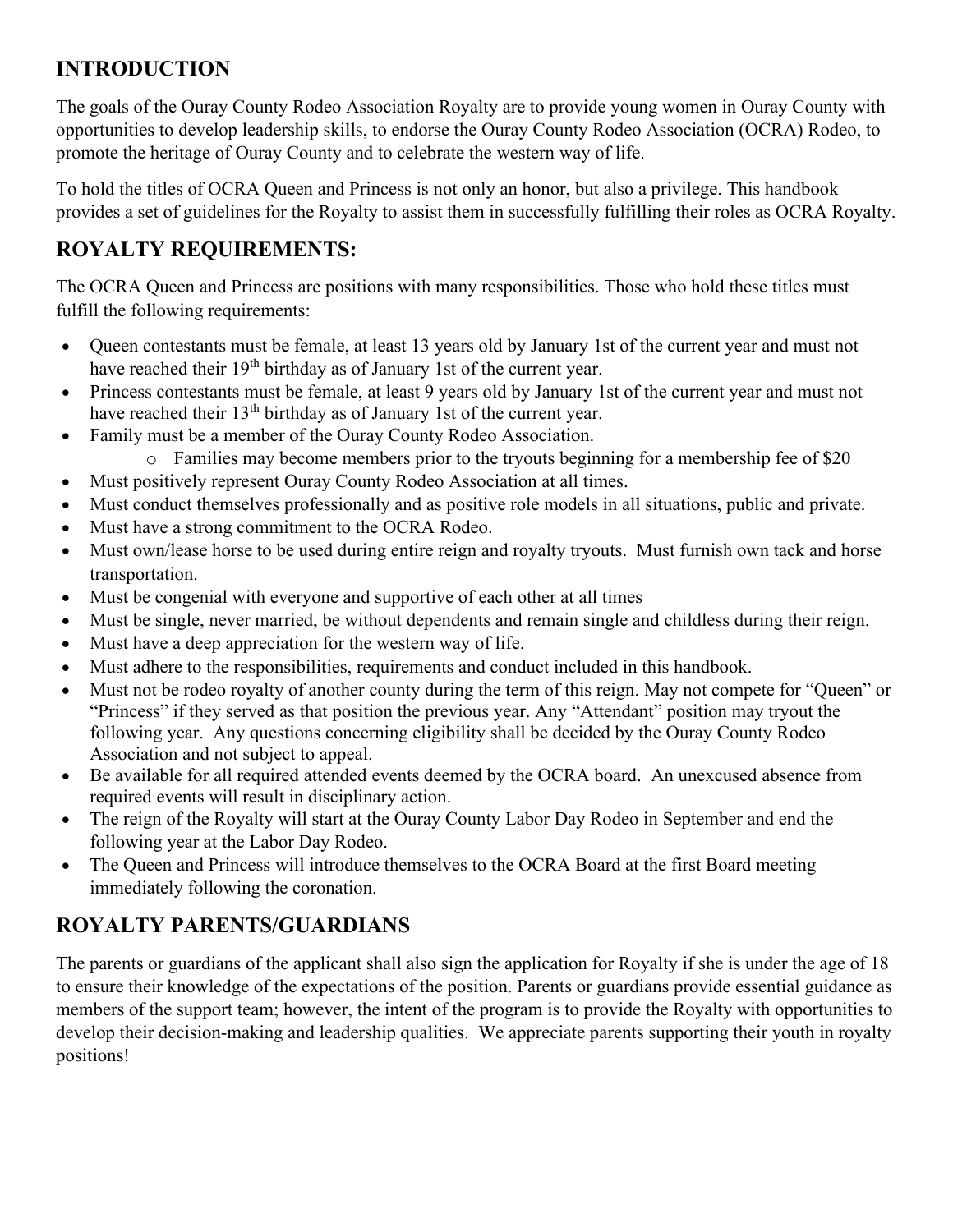### **ROYALTY COORDINATOR DESCRIPTION**

The OCRA delegates authority to the Royalty Committee to oversee the current year's Royalty activities as approved by the OCRA board. The Committee will work as a liaison between the royalty and OCRA board. The Committee will organize royalty try-outs, appearances and this handbook.

### **ROYALTY RESPONSIBILITIES:**

- Demonstrate hard work, respect and dedication to the OCRA rodeo and Western way of life.
- Always represent OCRA in an appropriate manner at all times. You are a representative of the Ouray County Rodeo Association. Behave in a polite and gracious manner at all times. Arguing with anyone, including parents and siblings, yelling in anger and "goofing off" inappropriately are unacceptable behaviors. Remember that the public recognizes you as an official representative of an important organization. Your character and actions must be exemplary! Being Ouray County Royalty is an honor!
- ALWAYS wear the designated attire (royalty dress code) when representing the Ouray County Rodeo. Royalty dress code includes boots, hat with crown, belt buckle, western shirt, western jeans and royalty chaps (when appropriate).
- Publicity:

The Royalty, dressed in royal attire (see above) must be available for public appearances, media interviews and promoting the OCRA rodeo. ALL appearances MUST be approved by the royalty coordinator/OCRA board. Representing OCRA without prior approval will result in disciplinary action. Royalty will be required to participate in the following events.

- o Ride in the Grand Entry of the Ouray County Labor Day Rodeo events
- o Ride in the Labor Day Parade in Ridgway
- o Ride in the San Juan Skijoring events
- o Ride in the 4th of July Parade in Ouray
- o Attend and ride in at least two other Rodeos
- o Participate in a community service project
- o Assist with the Skijoring Fundraiser
- For each OCRA rodeo performance, the Queen will be the informant to the announcer of visiting royalty. It is her responsibility to present, in writing, the visiting royalty biographies.
- You shall not participate in any open display of affection with a significant partner or other while representing the Ouray County Rodeo. This includes kissing, handholding, sitting on laps, etc. Royalty shall not reside with a significant partner during their reigns.
- Remember, you are always in the public eye, even when not in official attire. Swearing, smoking of any substance, chewing tobacco, or drinking alcoholic beverages is inappropriate.
- Use of a cell phone during an official event is prohibited. These tools are for emergency or appropriate/necessary communication only.
- You are to handle your horse as a skilled horsewoman. The display of anger toward your horse is unacceptable.
- The Queen will be responsible for updating & posting necessary notices to the Royalty Facebook page. All Social media must be appropriate and well-represent OCRA.
- Upon the event in which any elected Royalty is unable to fulfill her duties, a resignation letter will be given to the OCRA Board. If she resigns or her term is ended by the OCRA Board the items provided by the OCRA Board will be returned.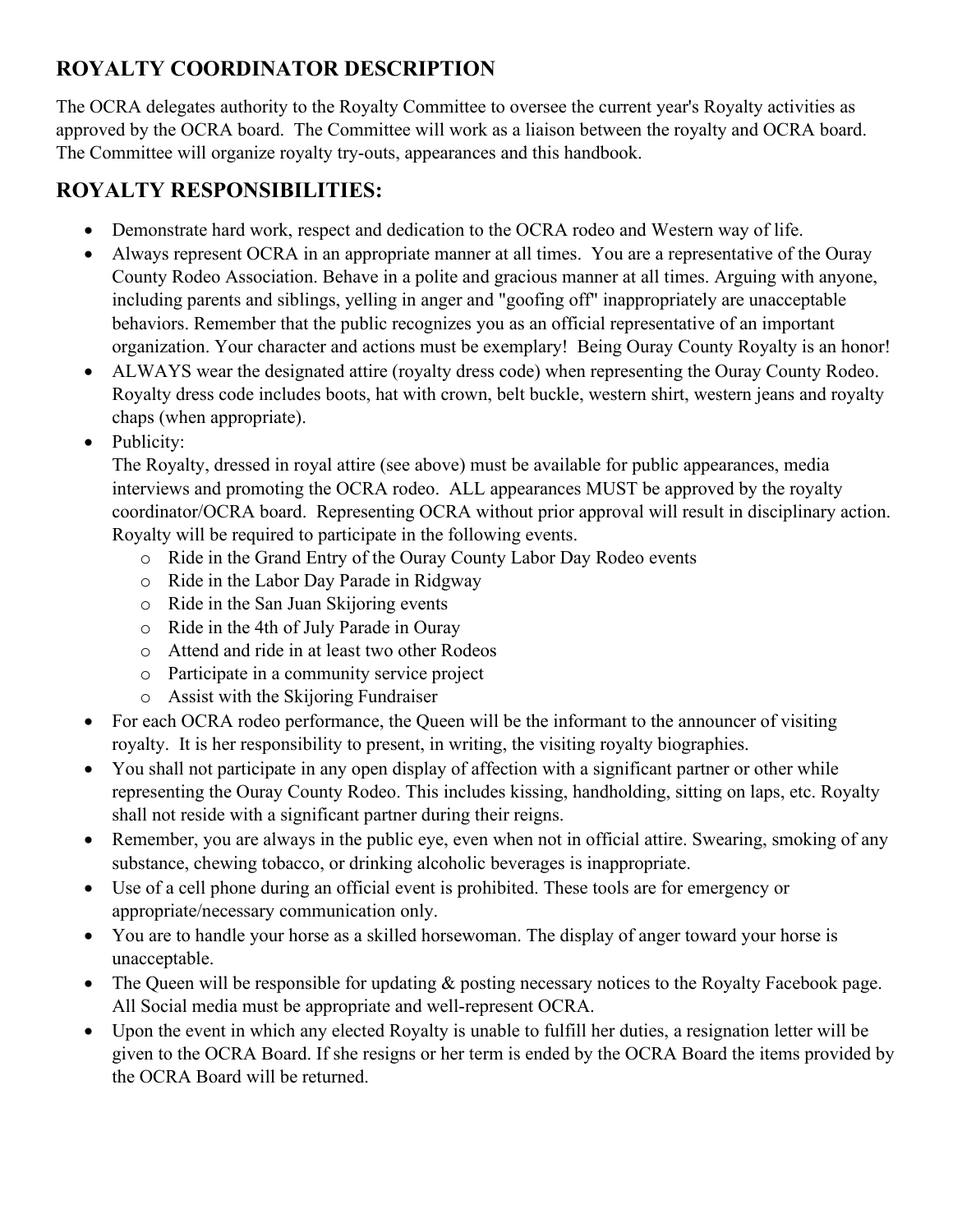### **HORSES & HORSEMANSHIP**

- Royalty members must ride a suitable, well trained, under-control mount.
- YOU AND YOUR MOUNT MUST ALWAYS BE NEAT AND WELL GROOMED. Your horse and tack should be well cared for and be a proud display for Ouray Royalty.
- Horses exhibiting jumpy or spooky behavior in crowds or at other times are unsafe and unfit for use at royalty events. OCRA Board and Royalty Coordinator shall decide if a horse is unsafe and may require the Royalty to find a suitable replacement.
- The rider must always demonstrate control in any situation.
- The Royalty Committee and OCRA Board absolutely prohibit the display of anger or any abusive behavior in the handling of a horse by any person.
- Royalty and those handling royalty horses will be required to wear appropriate horse attire when working with and around horses during public events.
- The horse must have proper farrier care, current vaccines, deworming, coggins, and brand inspection for travel. Must follow all state and federal regulations for transporting livestock.
- Conduct not in keeping with these standards will not be tolerated and will result in disciplinary action.

## **FINANCIAL SUPPORT**

- Royalty are required to plan and execute one or more fundraising events in order to replenish the royalty fund. Absolutely no solicitation will be allowed without consent of the Royalty Coordinator or OCRA Board. Absolutely no individual fundraising will be permitted, failure to report funds donated with result in dismissal.
- Additionally, The Royalty Committee may allocate financial support from the OCRA Board for luncheons, parades, travel costs, supplies needed for official appearances, and association dues as applicable. The Royalty Committee must approve such expenditures through the OCRA Board in advance of purchase.
- The Royalty Committee will provide the OCRA Board a monthly account of spending.

## **DISCIPLINARY PROCESS**

- Royalty must cooperate completely with the Royalty Committee and the OCRA Board. Royalty must adhere to requirements listed in this handbook. Uncooperative Royalty members will face disciplinary action. Any Royalty member who cannot abide by these rules may be asked to relinquish her crown, belt buckle and appropriate clothing items at the discretion of the Royalty Committee and the OCRA Board. Following an investigation of any possible rule violation and/or misconduct, the OCRA Board will take appropriate disciplinary action which may include written reprimand, suspension from OCRA Rodeo related activities and/or immediate dismissal and removal of title from of an individual.
- The Disciplinary Process is conducted by the Ouray County Rodeo Association. Any member of the board has the authority to carry out the Disciplinary Process as described below.
	- 1. First violation will be treated with a Verbal Warning.
	- 2. The next violation will be treated with Written Documentation and Dismissal from the event.
		- Dismissal is defined as being removed from the event.
	- 3. If repeat violations continue the violator will be indefinitely dismissed from the Ouray County Rodeo Royalty.
	- 4. Appeals to any decision made can be made to the Ouray County Rodeo Association board.
	- 5. Failure to sign this agreement will result in your automatic removal from participating in the Ouray County Rodeo Association's Royalty.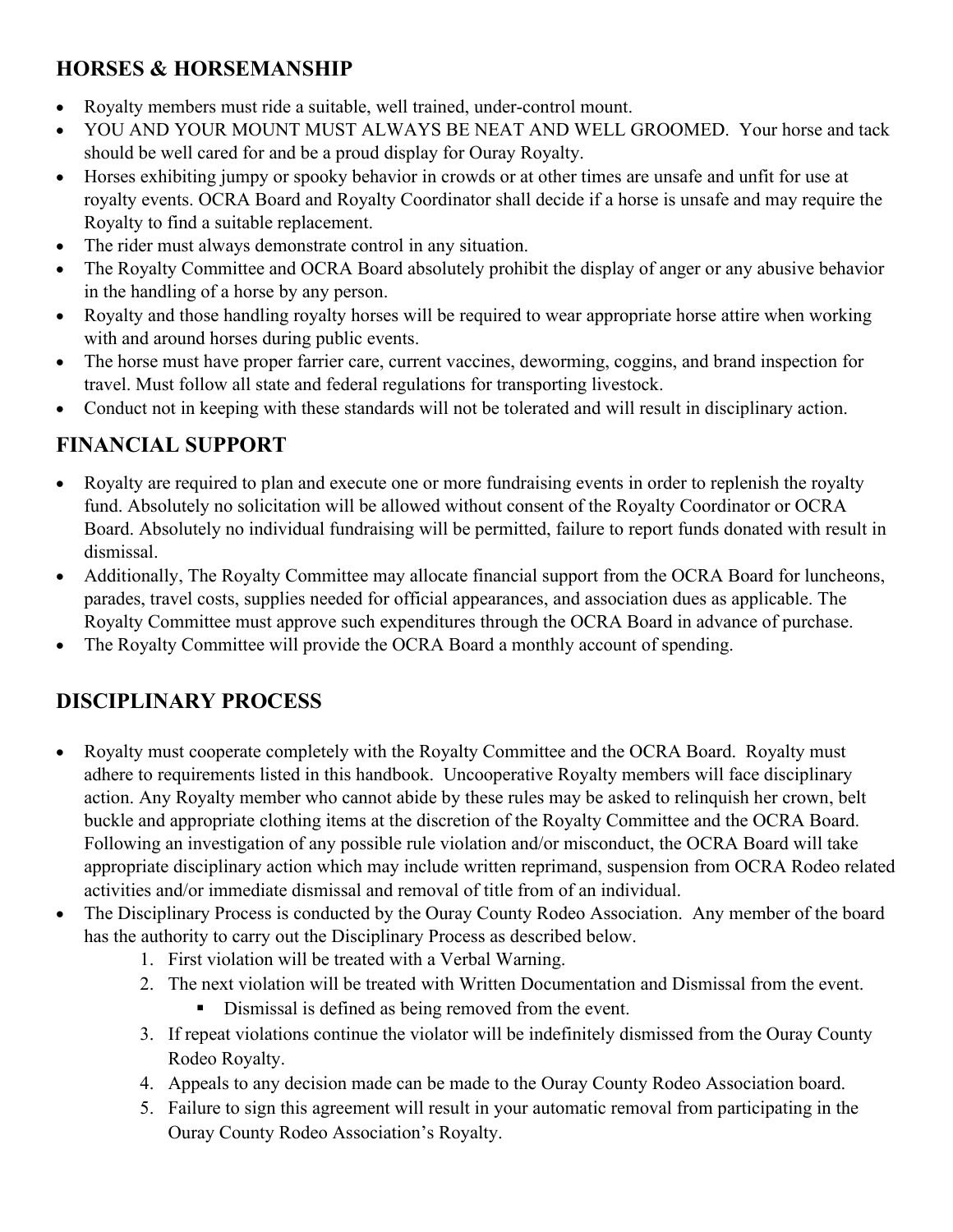#### **ROYALTY TRYOUTS**

- Judges may not be approached by members of families or advocates for specific contestants before, during or after the contest. The decision of the Contest Judges is final and not subject to appeal.
- If the contestant does not have health insurance, Parents/Guardians will be responsible for health care expenses. There is no insurance covering the Royalty.
- The contestants and their Parents/Guardians must sign all rules and the original copy returned to a OCRA board member.

### **JUDGING CRITERIA**

Each judge will rate contestants from 1 (low) to 10 (high) in each of the following categories.

- Horsemanship
	- gallop once around arena carrying flag
	- gallop once around arena doing "queen wave" then join contestant line-up
	- perform horsemanship pattern
	- dismount and answer one question from each judge
	- mount and rejoin contestant line-up
	- overall horse control
- Personality
	- demonstrate friendly demeanor
	- ability to speak well
- Speech (limited to 5 minutes)
- Knowledge
	- Equine Tack
	- Equine Anatomy and Wellness
	- Rodeo Events
- Appearance
	- contestant
	- horse and tack clean and well-groomed
	- present a Western appearance
	- use of appropriate tack

#### **STUDY GUIDE**

- What is the job of rodeo royalty?
- Be able to name some of the major sponsors of the OCRA Rodeo.
- Know the history of the Ouray County Rodeo.
- Where is the Ouray County Rodeo?
- Know your horse's health program, veterinary, farrier, etc.
- Know parts of the horse and tack.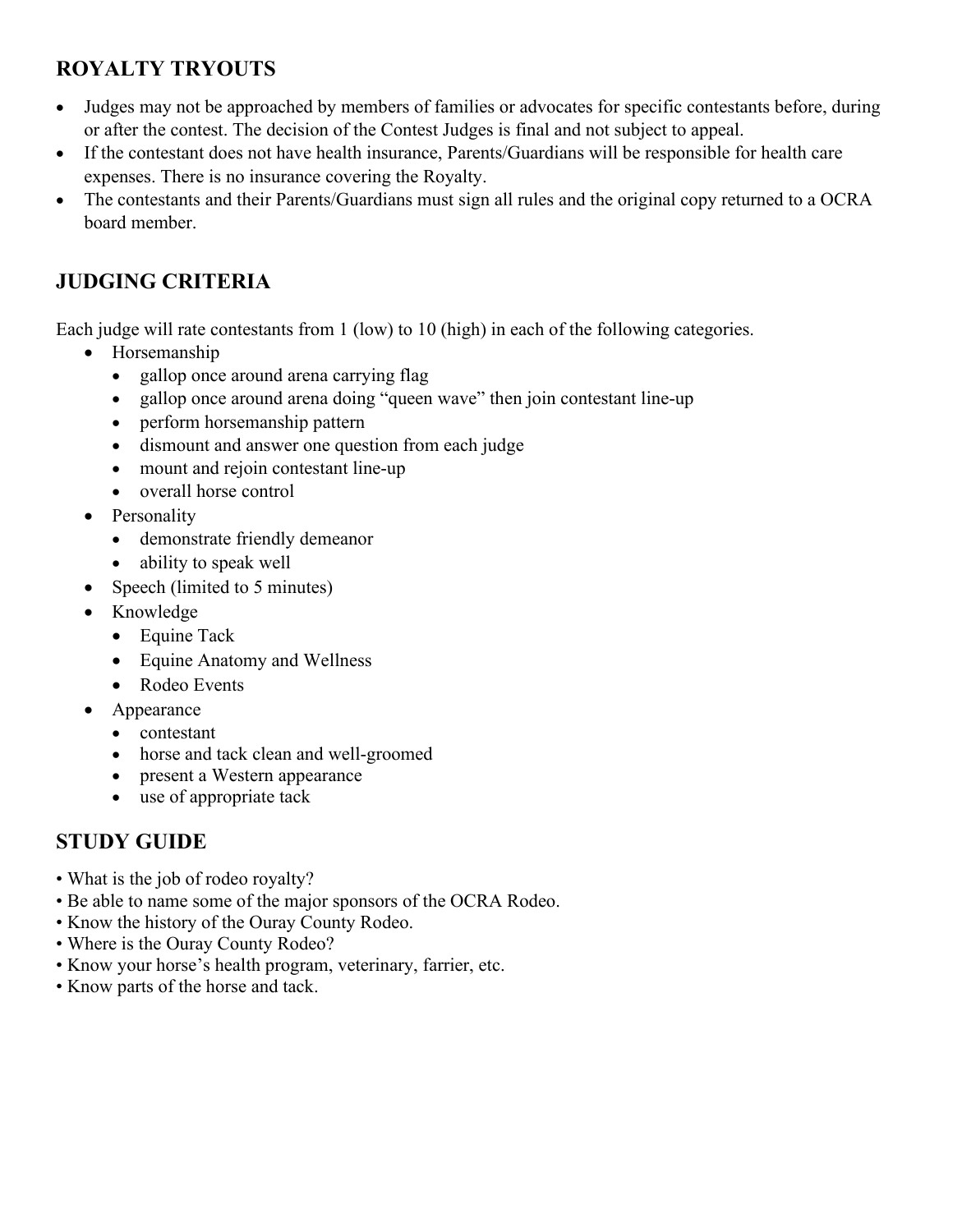# **Ouray County Rodeo Association Royalty Handbook Agreement**

I have read the Ouray County Rodeo Association Royalty Handbook and agree to abide by these rules and guidelines.

 $\mathcal{L}_\text{max}$  , and the contract of the contract of the contract of the contract of the contract of the contract of the contract of the contract of the contract of the contract of the contract of the contract of the contr

 $\mathcal{L}_\text{max}$  , and the contract of the contract of the contract of the contract of the contract of the contract of the contract of the contract of the contract of the contract of the contract of the contract of the contr

Contestant Printed Name

Contestant Signature

 $\mathcal{L}_\text{max}$  , which is a set of the set of the set of the set of the set of the set of the set of the set of the set of the set of the set of the set of the set of the set of the set of the set of the set of the set of

Date

As Parent or Guardian of a minor under age 18, I agree that I have read the Ouray County Rodeo Association Royalty Handbook and agree to abide by these rules and guidelines.

 $\mathcal{L}_\text{max}$  , and the contract of the contract of the contract of the contract of the contract of the contract of the contract of the contract of the contract of the contract of the contract of the contract of the contr

Parent/Guardian Signature

 $\overline{\phantom{a}}$  , which is a set of the set of the set of the set of the set of the set of the set of the set of the set of the set of the set of the set of the set of the set of the set of the set of the set of the set of th

Date